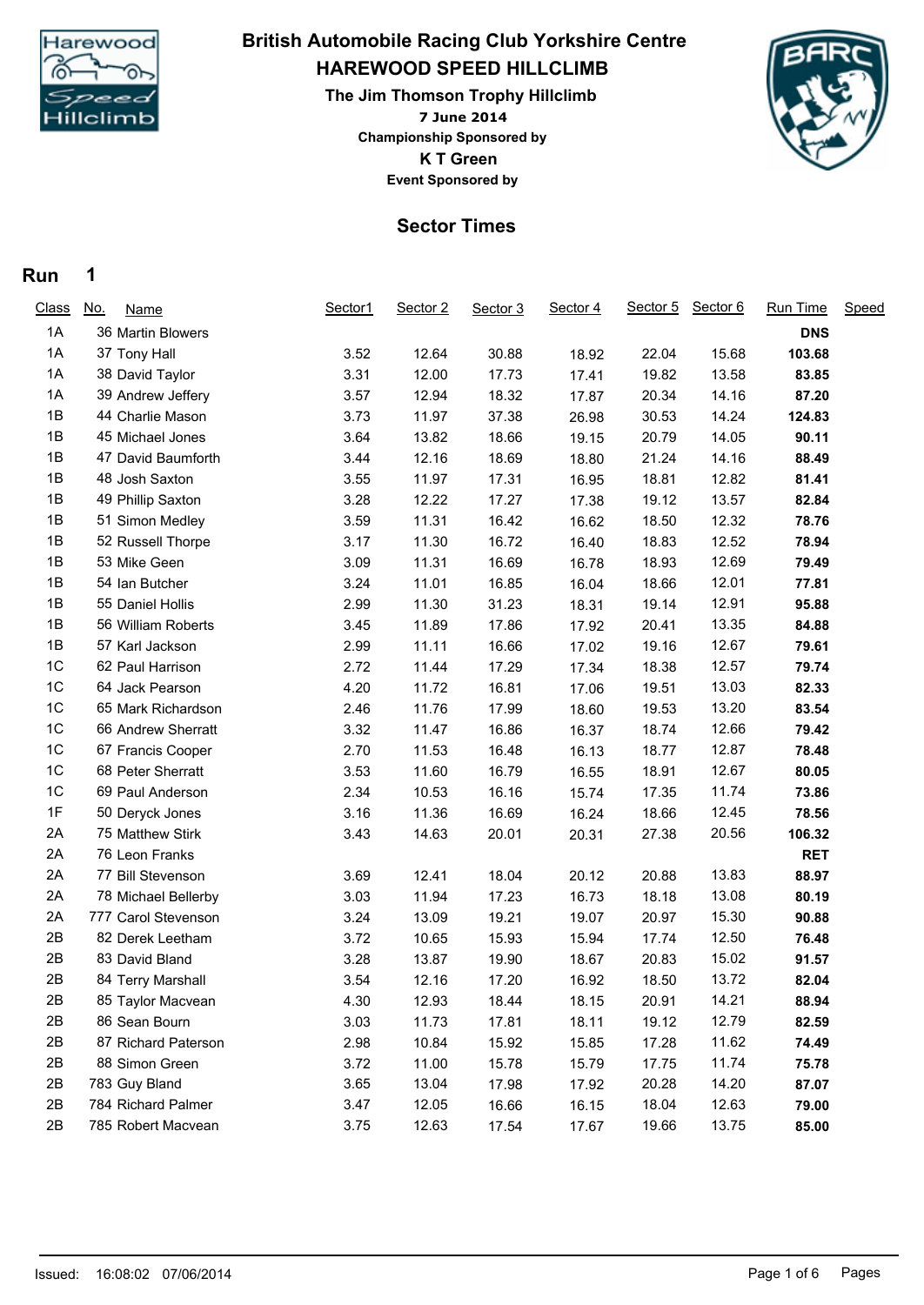| 2D           | 95 Robert Bellerby        | 3.09    | 10.94    | 15.87    | 15.81    | 17.17 | 11.68             | 74.56      |       |
|--------------|---------------------------|---------|----------|----------|----------|-------|-------------------|------------|-------|
| 2E           | 100 Chris Brooks          | 3.17    | 10.47    | 15.68    | 15.55    | 17.67 | 11.57             | 74.11      |       |
| 2E           | 101 Tracey Taylor-West    | 3.41    | 11.30    | 15.92    | 15.75    | 17.64 | 11.38             | 75.40      |       |
| 3B           | 106 Brian Lee             |         |          |          |          |       |                   | <b>DNS</b> |       |
| 3B           | 107 Pete Spencer          | 3.52    | 11.99    | 17.37    | 18.45    | 19.34 | 14.16             | 84.83      |       |
| 3B           | 109 Ralph Pinder          | 3.27    | 11.22    | 16.19    | 16.18    | 18.04 | 12.61             | 77.51      |       |
| 3B           | 110 Vini Dobson           | 3.05    | 10.75    | 15.52    | 15.56    | 17.53 | 12.15             | 74.56      |       |
| 3B           | 119 Richard Hargreaves    | 3.53    | 11.17    | 15.75    | 16.37    | 18.10 | 11.83             | 76.75      |       |
| 3C           | 115 David Welton          | 3.78    | 13.91    | 18.41    | 19.14    | 21.93 | 14.59             | 91.76      |       |
| 3C           | 116 Leon Bachelier        | 2.98    | 11.52    | 16.29    | 17.63    | 18.61 | 12.61             | 79.64      |       |
| 3C           | 117 Simon Dawes           | 2.91    | 10.32    | 15.26    | 15.37    | 16.74 | 11.62             | 72.22      |       |
| 3C           | 118 Steve Bussey          | 2.70    | 10.80    | 16.09    | 16.07    | 17.59 | 12.14             | 75.39      |       |
| 3F           | 123 Andrew Steel          | 3.33    | 11.28    | 15.63    | 15.64    | 17.15 | 11.33             | 74.36      |       |
| 3G           | 127 Michael Smith         | 3.56    | 10.75    | 15.78    | 16.05    | 17.99 | 11.79             | 75.92      |       |
| 4A           | 131 Richard Vaughan       | 3.13    | 10.40    | 15.04    | 14.62    | 16.13 | 10.88             | 70.20      |       |
| 5A           | 138 Ed Carter             | 3.44    | 10.87    | 15.15    | 14.92    | 17.04 | 11.24             | 72.66      |       |
| 5A           | 838 Steve Carter          | 3.48    | 10.84    | 16.54    | 15.98    | 18.40 | 11.97             | 77.21      |       |
| 5B           | 143 Ben Tranter           | 3.26    | 10.79    | 15.48    | 15.51    | 17.68 | 11.58             | 74.30      |       |
| 5B           | 843 Robert Spedding       | 2.71    | 10.60    | 16.06    | 15.61    | 18.15 | 11.72             | 74.85      |       |
| 5C           | 148 Nicholas Scott        | 3.31    | 12.03    | 16.33    | 15.59    | 17.19 | 13.07             | 77.52      |       |
| 5C           | 149 Colin Birkbeck        | 3.13    | 10.62    | 15.39    | 15.59    | 16.93 | 11.31             | 72.97      |       |
| 5C           | 150 Paul Martin           | 3.41    | 10.23    | 14.79    | 15.20    | 17.66 | 11.79             | 73.08      |       |
| 5D           | 155 Brian Walker          |         |          |          |          |       |                   | <b>DNS</b> |       |
| 5D           | 156 John Prickett         | 3.72    | 10.15    | 14.89    | 15.31    | 16.95 | 11.46             | 72.48      |       |
| 6A           | 61 David Summerson        | 3.72    | 13.41    | 17.92    | 18.32    | 19.85 | 13.63             | 86.85      |       |
| 6A           | 114 Maurice Jennings      | 3.87    | 14.12    | 18.93    | 19.18    | 22.20 | 15.67             | 93.97      |       |
| 6A           | 195 Les Procter           | 3.73    | 13.86    | 20.80    | 21.29    | 24.51 | 16.98             | 101.17     |       |
| 13           | 15 Robin Wright           | 3.82    | 12.69    | 17.51    | 31.31    | 19.38 | 13.98             | 98.69      |       |
| 13           | 16 Martin McHugh          | 3.55    | 12.93    | 18.24    | 19.38    | 20.79 | 13.97             | 88.86      |       |
| 13           | 17 Robert Stones          | 3.52    | 12.16    | 16.81    | 34.57    | 24.04 | 15.96             | 107.06     |       |
| 13           | 18 Gavin Rintoul          | 3.17    | 13.84    | 20.41    | 20.62    | 21.87 | 16.02             | 95.93      |       |
| 13           | 19 Alan Foster            | 2.98    | 12.68    | 17.61    | 18.03    | 18.88 | 13.28             | 83.46      |       |
| 13           | 20 Nigel Housley          | 3.42    | 12.90    | 19.04    | 18.88    | 21.19 | 14.45             | 89.88      |       |
| 13           | 21 Clive Glass            | 3.11    | 11.38    | 69.20    | 19.00    | 20.83 | 14.37             | 137.89     |       |
| 13           | 23 Chris Bailey           | 3.15    | 11.54    | 17.35    | 17.34    | 19.14 | 12.89             | 81.41      |       |
| 13           | 24 Simon Baines           | 3.47    | 11.05    | 16.21    | 16.23    | 18.12 | 11.75             | 76.83      |       |
| 13           | 723 Michele Bailey        | 3.85    | 13.48    | 19.83    | 19.54    | 21.51 | 14.60             | 92.81      |       |
| 20           | 29 Joshua Oakes           | 3.57    | 12.53    | 19.13    | 19.22    | 21.28 | 14.09             | 89.82      |       |
| 20           | 30 Stephen Cork           | 3.31    | 12.53    | 18.04    | 18.59    | 20.49 | 13.59             | 86.55      |       |
| 20           | 31 Craig Hughes           | 3.29    | 10.86    | 15.99    | 15.84    | 18.18 | 12.11             | 76.27      |       |
| 20           | 32 John Louch             | 3.62    | 12.88    | 18.34    | 18.67    | 20.34 | 14.43             | 88.28      |       |
| 20           | 729 Stephen Oakes         | 4.19    | 12.92    | 18.65    | 19.26    | 21.63 | 14.28             | 90.93      |       |
| $20\,$       | 732 Steve Louch           | 3.61    | 11.87    | 17.57    | 17.37    | 19.61 | 13.42             | 83.45      |       |
| Run          | $\boldsymbol{2}$          |         |          |          |          |       |                   |            |       |
| <b>Class</b> | <u>No.</u><br><b>Name</b> | Sector1 | Sector 2 | Sector 3 | Sector 4 |       | Sector 5 Sector 6 | Run Time   | Speed |
| 1A           | 37 Tony Hall              | 3.58    | 12.88    | 19.19    | 18.96    | 21.52 | 15.44             | 91.57      |       |
| 1A           | 38 David Taylor           | 3.30    | 12.34    | 18.31    | 17.85    | 19.91 | 13.78             | 85.49      |       |
|              |                           |         |          |          |          |       |                   |            |       |

| 1A | 38 David Taylor    | 3.30 | 12.34 | 18.31 | 17.85 | 19.91 | 13.78 | 85.49 |
|----|--------------------|------|-------|-------|-------|-------|-------|-------|
| 1A | 39 Andrew Jeffery  | 3.52 | 13.46 | 18.87 | 18.47 | 22.13 | 14.76 | 91.21 |
| 1B | 44 Charlie Mason   | 3.71 | 12.57 | 18.67 | 18.20 | 20.30 | 13.16 | 86.61 |
| 1B | 45 Michael Jones   | 3.46 | 14.48 | 19.69 | 20.22 | 21.55 | 15.26 | 94.66 |
| 1B | 47 David Baumforth | 3.56 | 12.62 | 19.17 | 19.80 | 21.62 | 14.49 | 91.26 |
|    |                    |      |       |       |       |       |       |       |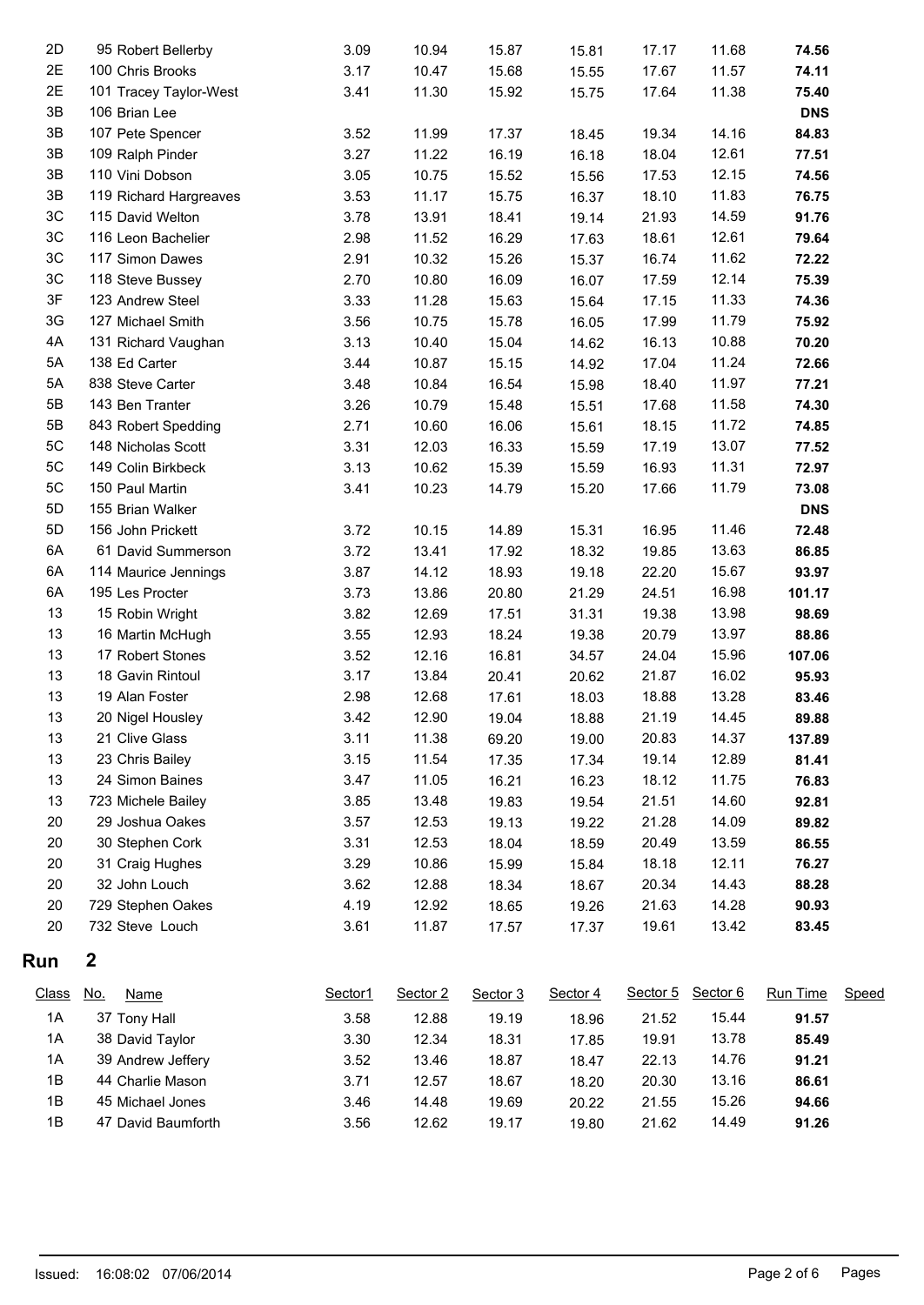| 1B            | 48 Josh Saxton                               | 3.22 | 12.19 | 17.57 | 17.36 | 19.10          | 13.39 | 82.83       |
|---------------|----------------------------------------------|------|-------|-------|-------|----------------|-------|-------------|
| 1B            | 49 Phillip Saxton                            | 3.39 | 11.90 | 17.59 | 17.17 | 18.92          | 13.04 | 82.01       |
| 1B            | 51 Simon Medley                              | 3.62 | 11.47 | 16.61 | 16.51 | 18.56          | 12.49 | 79.26       |
| 1B            | 52 Russell Thorpe                            |      |       |       |       |                |       | <b>RET</b>  |
| 1B            | 53 Mike Geen                                 | 3.02 | 11.44 | 17.06 | 16.88 | 19.35          | 12.78 | 80.53       |
| 1B            | 54 Ian Butcher                               | 3.18 | 11.16 | 16.62 | 16.45 | 18.86          | 12.25 | 78.52       |
| 1B            | 55 Daniel Hollis                             | 3.16 | 11.54 | 16.97 | 16.76 | 18.84          | 12.82 | 80.09       |
| 1B            | 56 William Roberts                           | 3.44 | 12.30 | 17.74 | 18.06 | 20.39          | 13.60 | 85.53       |
| 1B            | 57 Karl Jackson                              | 3.01 | 11.58 | 18.33 |       | 19.33          | 12.92 | 82.13       |
| $1C$          |                                              |      |       |       | 16.96 |                |       |             |
|               | 62 Paul Harrison                             | 2.81 | 12.86 | 18.80 | 18.21 | 19.17          | 13.28 | 85.13       |
| $1C$          | 64 Jack Pearson                              | 4.24 | 11.95 | 17.07 | 17.37 | 19.58          | 13.21 | 83.42       |
| $1C$          | 65 Mark Richardson                           | 2.46 | 11.58 | 19.35 | 18.01 | 19.05          | 13.17 | 83.62       |
| $1C$          | 66 Andrew Sherratt                           | 3.20 | 11.53 | 17.13 | 16.70 | 19.11          | 12.76 | 80.43       |
| $1C$          | 67 Francis Cooper                            | 2.85 | 11.83 | 17.16 | 17.68 | 18.32          | 12.42 | 80.26       |
| 1C            | 68 Peter Sherratt                            | 3.27 | 11.53 | 17.03 | 16.61 | 19.41          | 12.70 | 80.55       |
| $1C$          | 69 Paul Anderson                             | 2.62 | 10.48 | 15.96 | 15.90 | 17.57          | 11.73 | 74.26       |
| 1F            | 50 Deryck Jones                              | 3.35 | 11.16 | 16.90 | 16.61 | 18.76          | 12.81 | 79.59       |
| 2A            | 77 Bill Stevenson                            | 3.63 | 12.77 | 49.44 | 76.68 | 37.58          | 27.70 | 207.80      |
| 2A            | 78 Michael Bellerby                          | 3.05 | 11.38 | 16.57 | 16.37 | 17.67          | 12.73 | 77.77       |
| 2B            | 82 Derek Leetham                             | 3.34 | 10.41 | 17.76 | 16.48 | 18.43          | 12.22 | 78.64       |
| 2B            | 84 Terry Marshall                            | 3.09 | 11.85 | 17.48 | 16.99 | 19.13          | 13.78 | 82.32       |
| 2B            | 85 Taylor Macvean                            | 4.21 | 12.59 | 17.09 | 17.31 | 19.38          | 14.38 | 84.96       |
| 2B            | 86 Sean Bourn                                | 2.97 | 11.84 | 18.59 | 18.28 | 20.00          | 13.77 | 85.45       |
| 2B            | 87 Richard Paterson                          | 2.93 | 10.71 | 16.03 | 16.41 | 18.01          | 12.43 | 76.52       |
| 2B            | 88 Simon Green                               | 3.25 | 11.11 | 16.00 | 16.01 | 18.05          | 12.32 | 76.74       |
| 2B            | 783 Guy Bland                                | 3.70 | 13.40 | 18.54 | 19.66 | 20.18          | 14.36 | 89.84       |
| 2B            | 784 Richard Palmer                           | 2.95 | 11.74 | 17.00 | 16.48 | 18.04          | 12.91 | 79.12       |
| 2B            | 785 Robert Macvean                           | 3.64 | 12.29 | 17.42 | 17.89 | 19.80          | 13.70 | 84.74       |
| 2D            | 95 Robert Bellerby                           | 3.31 | 10.92 | 16.07 | 16.24 | 17.40          | 11.83 | 75.77       |
| 2E            | 100 Chris Brooks                             | 3.04 | 11.22 | 15.97 | 16.34 | 18.13          | 12.13 | 76.83       |
| 2E            | 101 Tracey Taylor-West                       | 3.05 | 11.13 | 16.29 | 15.70 | 17.67          | 11.61 | 75.45       |
| 3B            | 107 Pete Spencer                             | 3.92 | 12.48 | 18.67 | 18.79 | 20.23          | 14.19 | 88.28       |
| 3B            | 109 Ralph Pinder                             | 3.31 | 11.56 | 16.94 | 16.95 | 18.47          | 12.87 | 80.10       |
| $3\mathsf{B}$ | 110 Vini Dobson                              | 2.89 | 11.70 | 17.73 |       | 18.95          | 13.00 |             |
| 3B            |                                              | 3.24 | 11.21 |       | 17.10 |                |       | 81.37       |
| 3C            | 119 Richard Hargreaves<br>116 Leon Bachelier | 2.87 | 12.03 | 15.83 | 16.54 | 18.70<br>18.93 | 12.53 | 78.05       |
| 3C            |                                              |      |       | 16.91 | 17.25 |                | 13.51 | 81.50       |
|               | 117 Simon Dawes                              | 2.83 | 10.92 | 16.00 | 15.65 | 17.32          | 11.90 | 74.62       |
| 3C            | 118 Steve Bussey                             | 2.74 | 11.31 | 16.45 | 16.45 | 18.08          | 12.28 | 77.31       |
| 3F            | 123 Andrew Steel                             |      |       |       |       |                |       | <b>RET</b>  |
| 3G            | 127 Michael Smith                            |      |       |       |       |                |       | <b>RET</b>  |
| 4A            | 131 Richard Vaughan                          | 3.87 | 10.43 | 15.10 | 15.05 | 17.20          | 11.51 | 73.16       |
| 5A            | 138 Ed Carter                                | 3.70 | 11.14 | 15.66 | 15.99 | 18.99          | 12.86 | 78.34       |
| 5A            | 838 Steve Carter                             | 3.34 | 11.97 |       |       |                |       | <b>DNF</b>  |
| 5B            | 143 Ben Tranter                              | 3.05 | 11.03 | 15.93 | 15.41 | 17.58          | 11.69 | 74.69       |
| 5B            | 843 Robert Spedding                          | 2.63 | 10.41 | 16.38 | 15.56 | 17.94          | 11.87 | 74.79       |
| 5C            | 148 Nicholas Scott                           | 3.24 | 12.31 | 16.90 | 17.88 | 18.88          | 12.72 | 81.93       |
| 5C            | 149 Colin Birkbeck                           | 2.84 | 10.24 | 15.32 | 15.86 | 17.38          | 11.79 | 73.43       |
| 5C            | 150 Paul Martin                              | 3.90 | 10.51 | 14.99 | 15.41 | 16.85          | 11.20 | 72.86       |
| 5D            | 156 John Prickett                            | 3.88 | 10.52 | 15.98 | 15.69 | 17.68          | 12.11 | 75.86       |
| 6A            | 61 David Summerson                           | 4.00 | 13.31 | 18.34 | 18.40 | 19.80          | 13.73 | 87.58       |
| 13            | 15 Robin Wright                              |      |       |       |       |                |       | ${\sf F/R}$ |
| 13            | 16 Martin McHugh                             | 3.21 |       |       |       |                |       | 91.89       |
| 13            | 17 Robert Stones                             | 3.24 | 15.24 | 20.01 | 20.20 | 21.85          | 15.29 | 95.83       |
|               |                                              |      |       |       |       |                |       |             |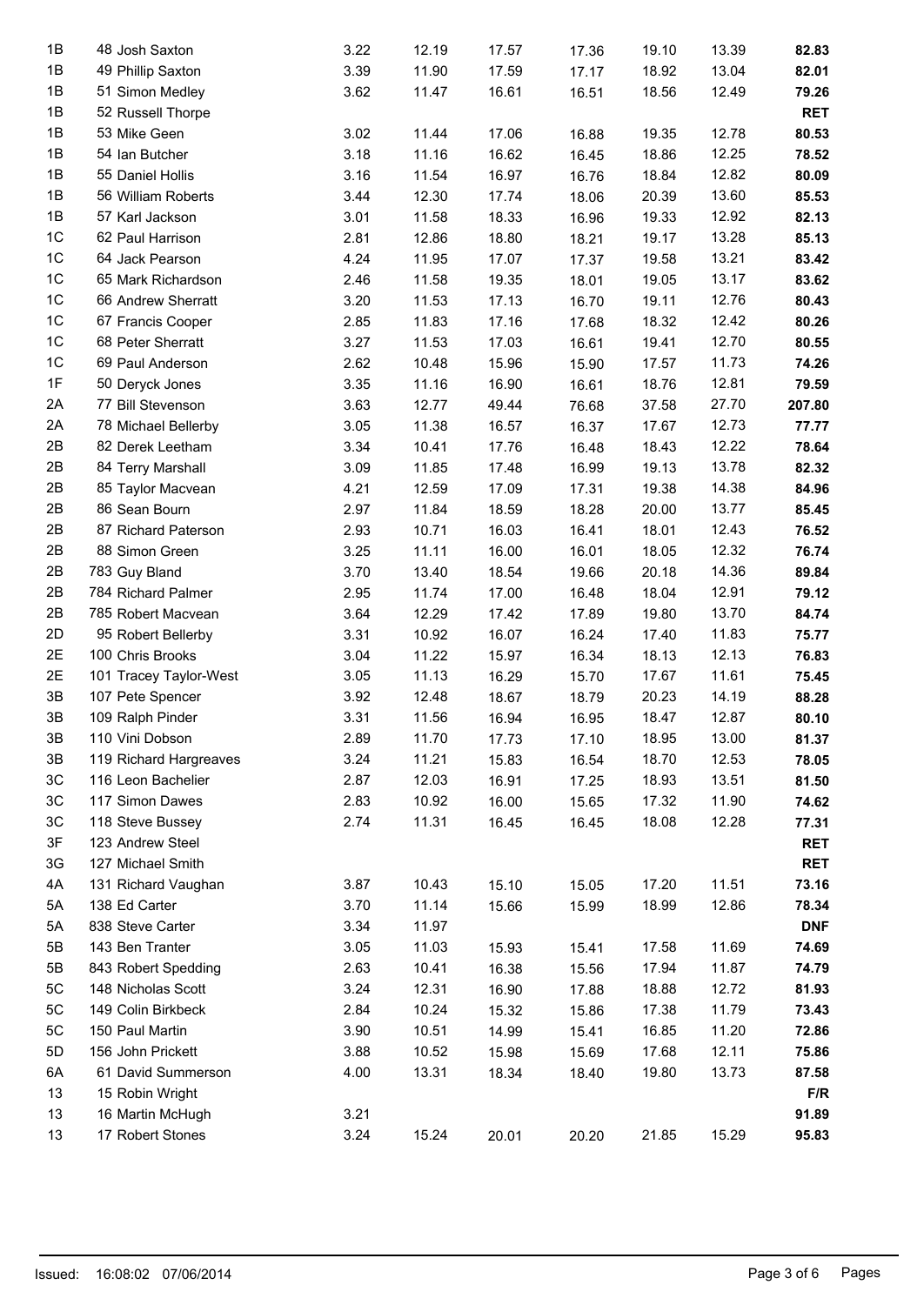| 13 | 18 Gavin Rintoul   | 3.23 | 13.93 | 19.96 | 19.96 | 21.54 | 15.16 | 93.78  |
|----|--------------------|------|-------|-------|-------|-------|-------|--------|
| 13 | 19 Alan Foster     | 3.06 | 12.10 | 17.88 | 17.84 | 19.33 | 13.68 | 83.89  |
| 13 | 20 Nigel Housley   | 3.89 | 14.09 | 20.51 | 20.66 | 21.93 | 15.14 | 96.22  |
| 13 | 21 Clive Glass     | 3.14 | 12.25 | 17.96 | 19.22 | 19.93 | 13.37 | 85.87  |
| 13 | 23 Chris Bailey    | 3.13 | 12.14 | 18.46 | 18.23 | 19.70 | 13.52 | 85.18  |
| 13 | 24 Simon Baines    | 3.30 | 11.12 | 16.29 | 16.61 | 18.18 | 12.49 | 77.99  |
| 13 | 723 Michele Bailey | 3.43 | 15.43 | 21.52 | 20.79 | 23.36 | 16.22 | 100.75 |
| 20 | 29 Joshua Oakes    | 3.59 | 13.07 | 18.93 | 18.63 | 21.13 | 14.37 | 89.72  |
| 20 | 30 Stephen Cork    | 3.40 | 13.05 | 18.22 | 18.70 | 21.54 | 13.99 | 88.90  |
| 20 | 31 Craig Hughes    | 3.53 | 11.80 | 16.29 | 16.30 | 18.72 | 12.20 | 78.84  |
| 20 | 32 John Louch      | 3.67 | 13.48 | 20.45 | 19.87 | 22.72 | 15.11 | 95.30  |
| 20 | 729 Stephen Oakes  | 3.54 | 13.50 | 19.87 | 20.59 | 22.27 | 15.81 | 95.58  |
| 20 | 732 Steve Louch    | 3.56 | 13.80 | 19.84 | 20.00 | 21.50 | 15.29 | 93.99  |
|    |                    |      |       |       |       |       |       |        |

## **Run 3**

| <b>Class</b>   | <u>No.</u><br><b>Name</b> | Sector1 | Sector 2 | Sector 3 | Sector 4 | Sector 5 | Sector 6 | Run Time | Speed |
|----------------|---------------------------|---------|----------|----------|----------|----------|----------|----------|-------|
| 1A             | 37 Tony Hall              | 3.65    | 12.60    | 18.45    | 18.76    | 21.23    | 15.19    | 89.88    |       |
| 1A             | 38 David Taylor           | 3.51    | 12.06    | 17.97    | 17.77    | 20.00    | 13.64    | 84.95    |       |
| 1A             | 39 Andrew Jeffery         | 3.47    | 13.04    | 18.07    | 17.82    | 20.33    | 14.44    | 87.17    |       |
| 1B             | 44 Charlie Mason          | 3.59    | 12.26    | 18.53    | 18.50    | 20.39    | 33.84    | 107.11   |       |
| 1B             | 45 Michael Jones          | 3.31    | 13.55    | 19.08    | 19.22    | 20.99    | 14.78    | 90.93    |       |
| 1B             | 47 David Baumforth        | 3.43    | 12.25    | 18.59    | 18.89    | 20.92    | 14.11    | 88.19    |       |
| 1B             | 48 Josh Saxton            | 3.49    | 11.87    | 17.60    | 17.10    | 18.98    | 12.86    | 81.90    |       |
| 1B             | 49 Phillip Saxton         | 3.31    | 11.71    | 16.88    | 17.04    | 18.73    | 13.38    | 81.05    |       |
| 1B             | 51 Simon Medley           | 3.19    | 11.35    | 16.35    | 16.72    | 18.68    | 12.15    | 78.44    |       |
| 1B             | 53 Mike Geen              | 3.30    | 11.45    | 17.19    | 17.18    | 19.41    | 12.92    | 81.45    |       |
| 1B             | 54 Ian Butcher            | 3.15    | 10.88    | 16.38    | 16.16    | 18.60    | 12.11    | 77.28    |       |
| 1B             | 55 Daniel Hollis          | 3.13    | 11.42    | 17.22    | 16.86    | 19.04    | 12.80    | 80.47    |       |
| 1B             | 56 William Roberts        | 3.32    | 12.16    | 17.64    | 17.48    | 20.41    | 13.29    | 84.30    |       |
| 1C             | 62 Paul Harrison          | 2.81    | 11.19    | 17.35    | 17.77    | 18.88    | 12.76    | 80.76    |       |
| 1C             | 64 Jack Pearson           | 4.01    | 11.68    | 16.92    | 17.67    | 19.67    | 13.62    | 83.57    |       |
| 1C             | 65 Mark Richardson        | 3.02    | 12.18    | 18.81    | 17.48    | 19.11    | 13.22    | 83.82    |       |
| 1 <sub>C</sub> | 66 Andrew Sherratt        | 3.48    | 11.56    | 16.87    | 16.42    | 18.97    | 12.69    | 79.99    |       |
| 1C             | 67 Francis Cooper         | 2.66    | 11.43    | 16.55    | 17.29    | 19.31    | 14.81    | 82.05    |       |
| 1 <sub>C</sub> | 68 Peter Sherratt         | 3.10    | 11.55    | 17.09    | 17.13    | 19.37    | 12.69    | 80.93    |       |
| 1C             | 69 Paul Anderson          | 2.61    | 10.49    | 16.10    | 15.98    | 18.12    | 12.45    | 75.75    |       |
| 1F             | 50 Deryck Jones           | 3.39    | 11.57    | 16.80    | 16.65    | 19.14    | 12.57    | 80.12    |       |
| 2A             | 78 Michael Bellerby       | 2.69    | 11.06    | 16.69    | 16.34    | 18.11    | 12.40    | 77.29    |       |
| 2B             | 82 Derek Leetham          | 3.77    | 10.59    | 16.13    | 15.85    | 17.90    | 12.91    | 77.15    |       |
| 2B             | 84 Terry Marshall         | 3.36    | 12.15    | 17.10    | 17.20    | 18.41    | 13.17    | 81.39    |       |
| 2B             | 85 Taylor Macvean         | 4.28    | 12.64    | 17.49    | 17.30    | 19.42    | 14.01    | 85.14    |       |
| 2B             | 86 Sean Bourn             | 2.87    | 12.07    | 18.45    | 18.42    | 20.09    | 13.80    | 85.70    |       |
| 2B             | 87 Richard Paterson       | 3.00    | 11.28    | 16.58    | 16.73    | 18.10    | 12.63    | 78.32    |       |
| 2B             | 88 Simon Green            | 2.78    | 10.69    | 15.93    | 15.84    | 17.74    | 11.90    | 74.88    |       |
| 2B             | 783 Guy Bland             | 3.67    | 12.87    | 18.06    | 17.88    | 20.14    | 13.82    | 86.44    |       |
| 2B             | 784 Richard Palmer        | 2.85    | 11.20    | 16.96    | 16.40    | 18.26    | 12.67    | 78.34    |       |
| 2B             | 785 Robert Macvean        | 3.50    | 12.21    | 17.53    | 17.90    | 19.51    | 14.30    | 84.95    |       |
| 2D             | 95 Robert Bellerby        | 2.88    | 10.82    | 16.38    | 16.33    | 17.76    | 11.77    | 75.94    |       |
| 2E             | 100 Chris Brooks          | 3.06    | 11.51    | 15.99    | 16.17    | 18.16    | 12.02    | 76.91    |       |
| 2E             | 101 Tracey Taylor-West    | 3.03    | 11.08    | 15.90    | 16.08    | 18.11    | 11.94    | 76.14    |       |
| 3C             | 117 Simon Dawes           | 2.69    | 10.65    | 16.09    | 15.38    | 17.11    | 11.72    | 73.64    |       |
| 3C             | 118 Steve Bussey          | 2.81    | 13.03    | 19.20    | 20.06    | 21.93    | 16.43    | 93.46    |       |
|                |                           |         |          |          |          |          |          |          |       |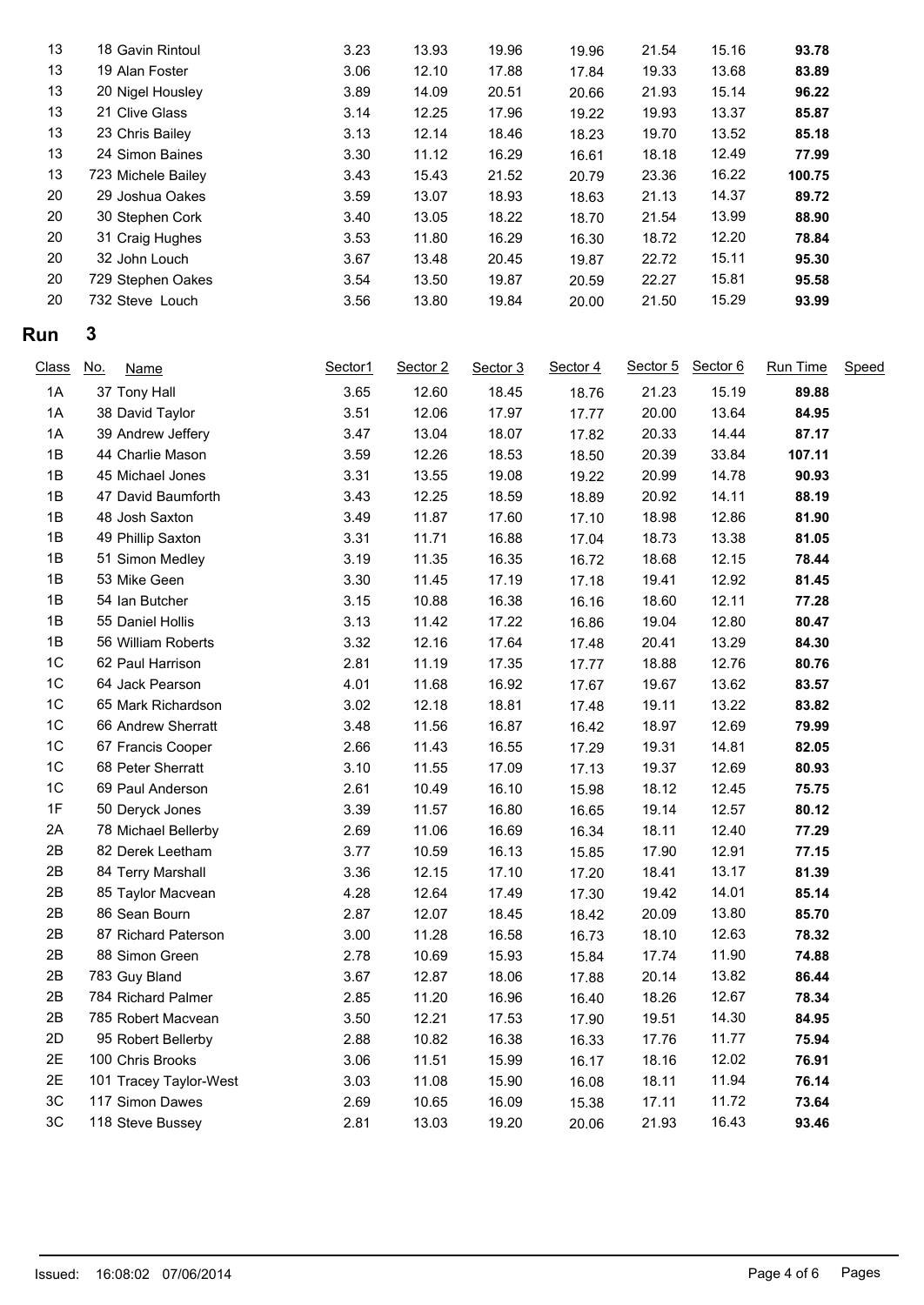| 4А | 131 Richard Vaughan | 3.17 | 10.49 | 15.24 | 15.08 | 16.99 | 11.32 | 72.29 |
|----|---------------------|------|-------|-------|-------|-------|-------|-------|
| 5A | 138 Ed Carter       | 3.71 | 12.31 | 16.28 | 16.36 | 18.08 | 12.97 | 79.71 |
| 5A | 838 Steve Carter    | 3.11 | 11.32 | 16.85 | 15.96 | 19.47 | 12.27 | 78.98 |
| 5B | 143 Ben Tranter     | 3.10 | 10.80 | 15.89 | 15.73 | 17.67 | 11.68 | 74.87 |
| 5B | 843 Robert Spedding | 2.65 | 10.51 | 16.52 | 16.39 | 18.08 | 11.76 | 75.91 |
| 5D | 156 John Prickett   | 3.71 | 9.81  | 15.26 | 15.55 | 17.45 | 11.86 | 73.64 |
| 13 | 15 Robin Wright     | 3.48 | 12.78 | 18.18 | 18.73 | 20.03 | 14.38 | 87.58 |
| 13 | 16 Martin McHugh    | 3.64 | 12.58 | 17.78 | 17.96 | 20.23 | 14.11 | 86.30 |
| 13 | 17 Robert Stones    | 3.35 | 12.87 | 17.31 | 18.29 | 19.71 | 13.97 | 85.50 |
| 13 | 18 Gavin Rintoul    | 3.11 | 13.38 | 19.68 | 19.90 | 21.59 | 15.27 | 92.93 |
| 13 | 19 Alan Foster      | 2.96 | 11.49 | 17.34 | 17.18 | 18.43 | 13.42 | 80.82 |
| 13 | 20 Nigel Housley    | 3.88 | 13.26 | 19.14 | 18.64 | 20.82 | 14.08 | 89.82 |
| 13 | 21 Clive Glass      | 3.14 | 11.96 | 17.01 | 17.74 | 19.50 | 12.88 | 82.23 |
| 13 | 23 Chris Bailey     | 3.57 | 11.89 | 17.87 | 17.13 | 19.11 | 13.10 | 82.67 |
| 13 | 24 Simon Baines     | 3.53 | 10.89 | 15.79 | 15.98 | 17.53 | 11.58 | 75.30 |
| 13 | 723 Michele Bailey  | 3.79 | 13.71 | 20.08 | 18.82 | 21.39 | 14.05 | 91.84 |
| 20 | 29 Joshua Oakes     | 3.45 | 12.23 | 18.17 | 18.57 | 21.10 | 14.23 | 87.75 |
| 20 | 30 Stephen Cork     | 3.56 | 12.26 | 26.64 | 20.01 | 21.61 | 13.98 | 98.06 |
| 20 | 31 Craig Hughes     | 3.31 | 10.69 | 16.10 | 15.90 | 17.77 | 12.29 | 76.06 |
| 20 | 32 John Louch       | 3.54 | 12.07 | 17.55 | 17.91 | 19.66 | 13.58 | 84.31 |
| 20 | 729 Stephen Oakes   | 3.47 | 12.52 | 18.74 | 19.65 | 21.20 | 14.75 | 90.33 |
| 20 | 732 Steve Louch     | 3.06 | 11.72 | 17.00 | 17.64 | 19.32 | 12.96 | 81.70 |
|    |                     |      |       |       |       |       |       |       |

## **Run 4**

| <b>Class</b>   | <u>No.</u><br>Name  | Sector1 | Sector 2 | Sector 3 | Sector 4 | Sector 5 | Sector 6 | Run Time | Speed |
|----------------|---------------------|---------|----------|----------|----------|----------|----------|----------|-------|
| 1A             | 37 Tony Hall        | 3.62    | 12.38    | 24.54    | 20.03    | 21.65    | 15.29    | 97.51    |       |
| 1B             | 44 Charlie Mason    | 3.66    | 12.44    | 18.62    | 18.59    | 20.18    | 13.51    | 87.00    |       |
| 1B             | 51 Simon Medley     | 3.22    | 11.43    | 16.21    | 16.68    | 18.46    | 12.17    | 78.17    |       |
| 1B             | 53 Mike Geen        | 3.41    | 11.33    | 16.68    | 17.01    | 18.84    | 12.66    | 79.93    |       |
| 1B             | 55 Daniel Hollis    | 2.89    | 11.39    | 16.94    | 17.05    | 18.76    | 12.84    | 79.87    |       |
| 1C             | 62 Paul Harrison    | 2.96    | 11.26    | 17.05    | 17.42    | 18.59    | 12.81    | 80.09    |       |
| 1C             | 65 Mark Richardson  | 2.52    | 11.92    | 18.68    | 17.53    | 19.16    | 13.50    | 83.31    |       |
| 1C             | 66 Andrew Sherratt  | 3.08    | 11.19    | 16.49    | 16.45    | 19.16    | 13.17    | 79.54    |       |
| 1C             | 68 Peter Sherratt   | 3.37    | 11.63    | 16.83    | 16.66    | 19.11    | 12.95    | 80.55    |       |
| 1 <sup>C</sup> | 69 Paul Anderson    | 2.53    | 10.62    | 15.63    | 15.69    | 17.17    | 11.59    | 73.23    |       |
| 1F             | 50 Deryck Jones     | 3.25    | 11.36    | 16.98    | 16.43    | 18.65    | 12.51    | 79.18    |       |
| 2A             | 78 Michael Bellerby | 2.93    | 10.79    | 16.70    | 15.59    | 17.79    | 12.28    | 76.08    |       |
| 2B             | 82 Derek Leetham    | 3.90    | 10.88    | 16.69    | 15.78    | 18.17    | 11.97    | 77.39    |       |
| 2B             | 85 Taylor Macvean   | 3.87    | 12.16    | 17.69    | 17.91    | 19.28    | 14.60    | 85.51    |       |
| 2B             | 87 Richard Paterson | 3.00    | 11.21    | 16.93    | 16.61    | 18.07    | 12.53    | 78.35    |       |
| 2B             | 88 Simon Green      | 3.06    | 11.18    | 34.82    | 16.09    | 18.36    | 12.81    | 96.32    |       |
| 2B             | 785 Robert Macvean  | 3.30    | 12.06    | 17.21    | 17.50    | 19.24    | 13.44    | 82.75    |       |
| 2D             | 95 Robert Bellerby  | 3.39    | 11.32    | 17.22    | 16.77    | 17.91    | 12.56    | 79.17    |       |
| 3C             | 117 Simon Dawes     | 2.60    | 10.37    | 15.80    | 15.09    | 17.13    | 11.58    | 72.57    |       |
| 4A             | 131 Richard Vaughan | 2.65    | 10.64    | 15.51    | 15.44    | 17.04    | 11.33    | 72.61    |       |
| 5A             | 838 Steve Carter    | 3.79    | 11.81    | 16.46    | 16.99    | 18.57    | 12.87    | 80.49    |       |
| 5B             | 143 Ben Tranter     | 2.85    | 10.73    | 15.49    | 15.18    | 17.58    | 11.64    | 73.47    |       |
| 5B             | 843 Robert Spedding | 2.61    | 10.65    | 16.06    | 15.79    | 17.94    | 12.29    | 75.34    |       |
| 5D             | 156 John Prickett   | 3.10    | 10.06    | 15.52    | 15.40    | 17.56    | 11.74    | 73.38    |       |
| 13             | 15 Robin Wright     | 3.59    | 13.04    | 17.92    | 18.20    | 19.99    | 13.94    | 86.68    |       |
| 13             | 16 Martin McHugh    | 3.59    | 12.66    | 17.56    | 17.78    | 19.77    | 14.32    | 85.68    |       |
| 13             | 17 Robert Stones    | 3.12    | 12.71    | 17.46    | 18.06    | 19.56    | 13.78    | 84.69    |       |